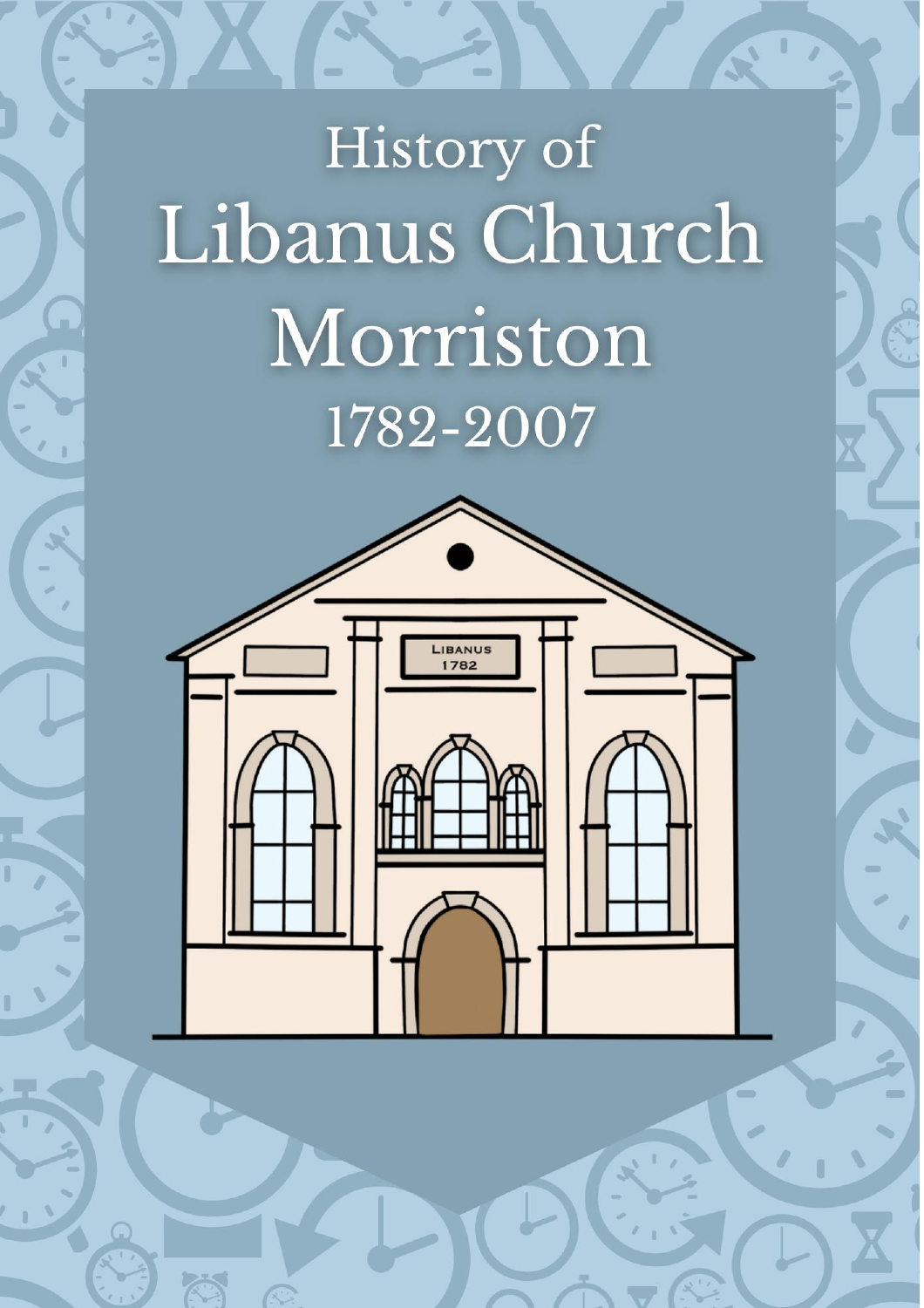#### **FOREWORD**

In compiling a history of a particular Christian Church, it is difficult to do justice since the remaining information and documentation generally deal with buildings of the Church and its Ministers. A local Church is 'a gathered company of the redeemed of the Lord' engaged in worshipping God, telling out the glorious Gospel of salvation through Jesus Christ alone, and 'showing' this Gospel in their lives. One cannot convey the sincerity of faith (or lack of it), nor the true fellowship known by the people of the past, nor, above all, the great movings of God the Holy Spirit. It is obvious that the history of Libanus has contained all these, and it is hoped that we can trace and capture these features as we survey the history.

For convenience the account has been divided into three sections otherwise to have put all together would have been unwieldy and verbose. It is our desire that many will benefit from it, particularly the last section on Faith and Practice, and, even other Churches, find material that could well be implemented in this present day.

I am indebted to the following sources: 'Hanes Eglwysi Annibynnol Cymru' Cyfnol II gan T.Rees D.D. Abertawe a J. Thomas Liverpool (1872) 'Y Cathedral Anghydffwrfiol Cymraeg' gan Trebor Lloyd Evans (1972) and History of Libanus 1873-1938 by Rev.Harold Davies. Grateful thanks are due to Mrs. Margaret Hudson and Mrs.Eirlys Evans of Cwmrhydyceirw for translation work, Mrs.Gillian Figg for art work, and others of Libanus for reading, correcting and typing the script. May the record be used of God to teach, correct, inspire and encourage the spreading of His Gospel of Saving Grace in the coming days.

May 1982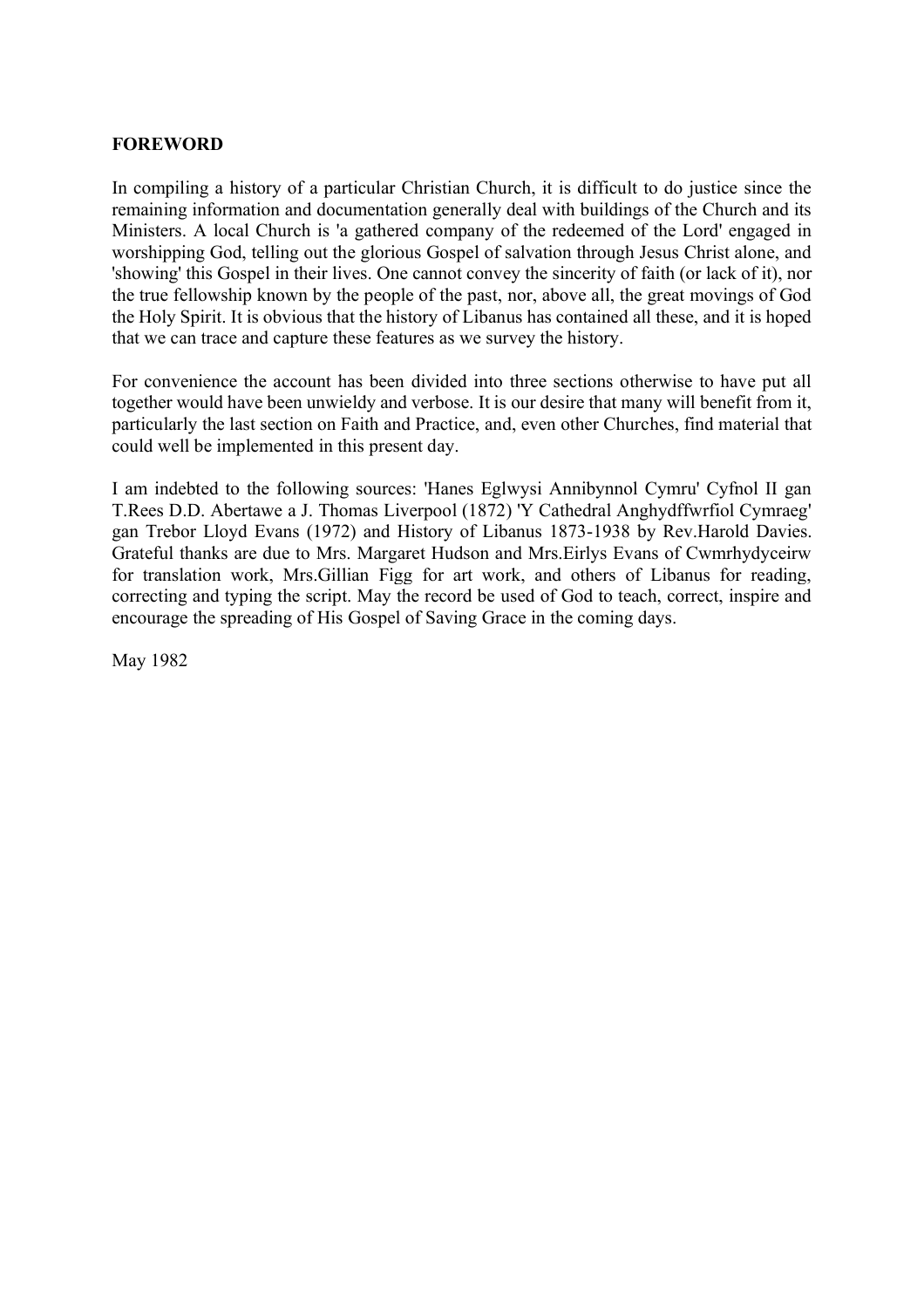#### **Early Beginnings**

It is in about 1640 the story begins proper. A group of people met on the Sabbath and on weeknights, to read the Scriptures and to hold prayer meetings at Cilfwnwr Farm, one mile from the village of Llangyfelach. Soon, they moved to the adjoining farm, Tirdwncyn, in 1660, where they continued as a properly constituted Church until in 1762 the first Independent Chapel was built at Mynyddbach. The Morriston contingent, it is thought, had been holding regular weekly gatherings since 1682 at Tycoch old thatched cottage (which stood at the entrance to Bath Villas and Bath Road) mainly because they lived in the vicinity and were joined often by friends from Llansamlet, and the fellowship at Chwarelaubach, Neath.

These people were noted for their religious fervour, and with the rise of Methodism, prominent itinerant 'exhorters' visited occasionally Tycoch lo preach since the old independent Churches were connected with the setting up of Methodist societies. It was not surprising that Tycoch soon became inconvenient, once the population of Morriston increased with the early beginnings of the Industrial Revolution. Copper smelting had begun in 1727 at Llangyfelach, and the Fforest works on the banks of Tawe, through the Duke of Beaufort and Sir John Morris, was commenced in 1754. So under the careful planning of Sir John Morris, and the construction work of Rev. William Edwards the bridge builder, Morriston developed from a village to a town designed upon the 'grid system'.

However, Rev. Lewis Rees, Minister and the people of Mynddbach Chapel opposed the building of a cause at Morriston, essentially because it was indicative of a 'split' from the Mother Church. They favoured, as previous generations, one large meeting place for the Sabbath services, and 5 or 6 districts, where Sabbath evening and weekday gatherings could meet. Other reasons were, that it would encourage laziness and destroy true Christian fellowship and fervour. Walking many miles to worship on the Lord's Day Morning especially, was considered a proof of religious probity. They firmly believed it was not the spiritual needs of their highly populated district that prompted the desire of a new meeting place, but spiritual indifference on their part.

# **The First Chapel at Morriston**

However, in the providence to God, through the energies of Rev. William Edwards, the people of Morriston were to have their desire. He was a man of great influence with the gentry on account of his skill and fame. Land in Market Street was leased from Sir John Morris of Clasemont for a shilling (5p) a year for 1,000 years.

Through the generous help of many friends, this preacher/ builder handed over the building to Mynyddbach Chapel and its minister, free of debt in 1782. The people of Morriston were provided with a place of worship, the first of any description. The condition was that no Sunday morning services be held, lest the congregation at Mynyddbach be affected, and to prevent it becoming a separate church.

The vision and discipline exercised by the Morriston fellowship is to be admired, many would have insisted on their rights. The name given to the new cause was prophetic in nature. One or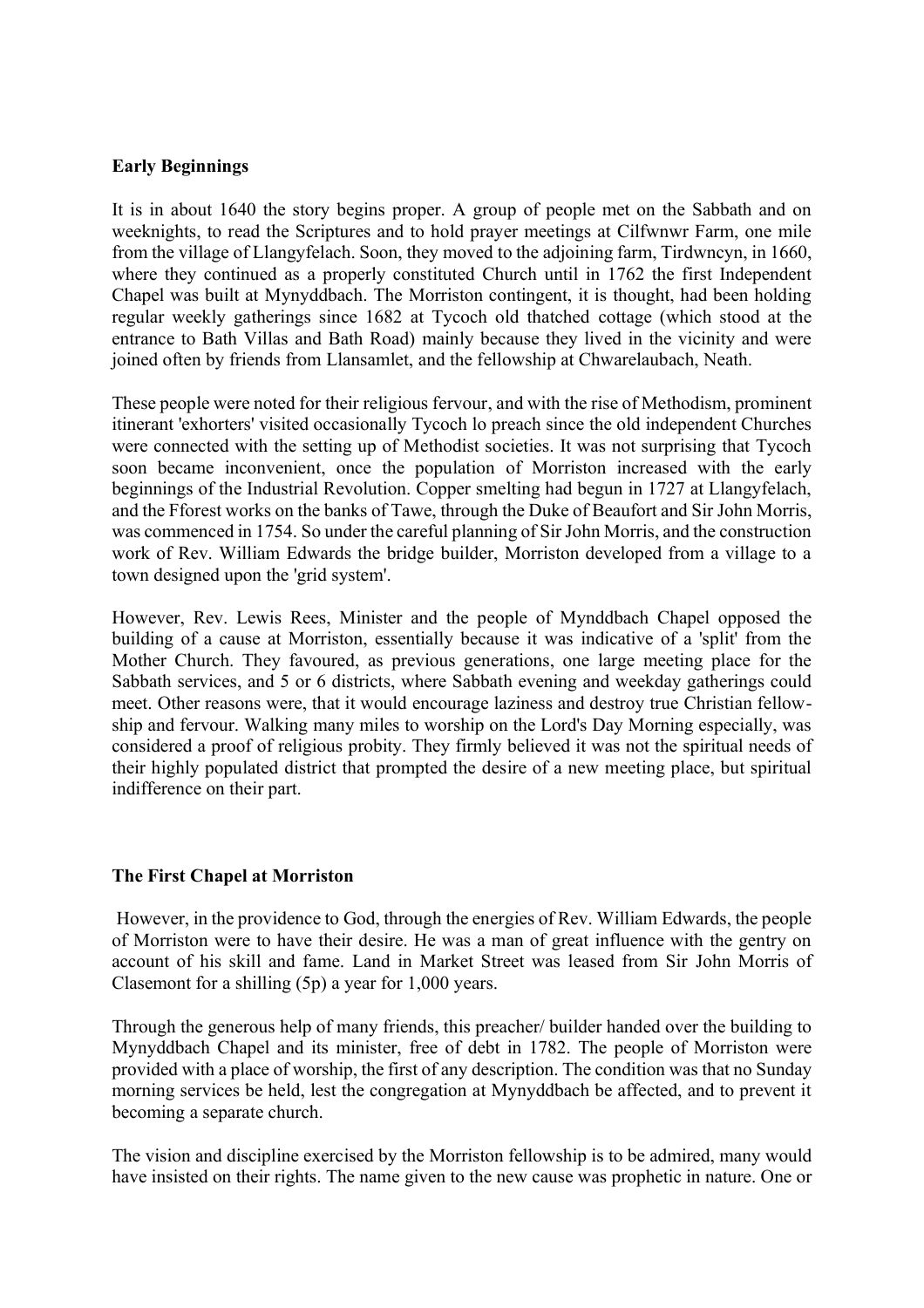more stood on the little hill overlooking the Tawe area marking the orchards and gardens with the luxuriant growth of Wych-elms. It was like Lebanon to them, so praised in the Bible for its beauty and fruitfulness. The Church was named Libanus (Welsh for Lebanon) with the assurance that "the glory of Lebanon shall come unto thee, the fir tree, the pine tree and the box together, to beautify the place of my sanctuary; and I will make the place of my feet glorious" (Isaiah 60 : 13). It was a very small square building, something like a country house barn; the floor was of mortar and sprinkled over with sand and a



thatched roof. There were no seats but simple benches with a plain pulpit having two steps and a plain reading board in front.

Under the watchful eye of Mynyddbach's minister and people the cause of the Gospel grew and soon was too small. In 1796 Libanus was enlarged with seats installed instead of benches, only to be rebuilt completely by 1831 as a magnificent chapel of its day. Further industrial developments, the first tin works in Morriston, the Upper Fforest, was begun in 1845, contributed to the population growing to 2,000. So, in 1857 the present chapel was completed, and considered to be the largest and most up to date chapel in the neighbourhood, seating 700 people.

#### **A New Future**

Wales, the land of Revivals, in 1859 was to know one of its greatest awakenings with the whole of the principality touched. The newly built Chapel was once more proving too small, and with further developments in the area "the days were of unexampled prosperity. There was work for all, with good wages, security of employment" stated an article in the Cambrian newspaper. Land was obtained in Woodfield Street and a new Libanus completed in November 1872 to seat 1,450 people costing £14,000. Eyes turned toward Woodfield Street, and changes wrung in all directions, such that it fast became the main street of the town.

However, the prosperity meant a large immigration of population from all parts of the country, but mainly England, bringing the English language. Alongside, the Cambria News refers to "the idleness and dissipation of the mass of the workers". There was much profanity, drunkenness and Sabbath breaking. It is easy to imagine the consternation and grief all this caused, especially to the godly. But they did not sit down before the new paganism. It roused their missionary zeal and was a challenge to their faith. They believed in the power of the Gospel to "save to the uttermost". They believed in the Church as an elevated and civilizing power and resolved to reopen 'Hen Libanus' for the preaching of the Gospel in English.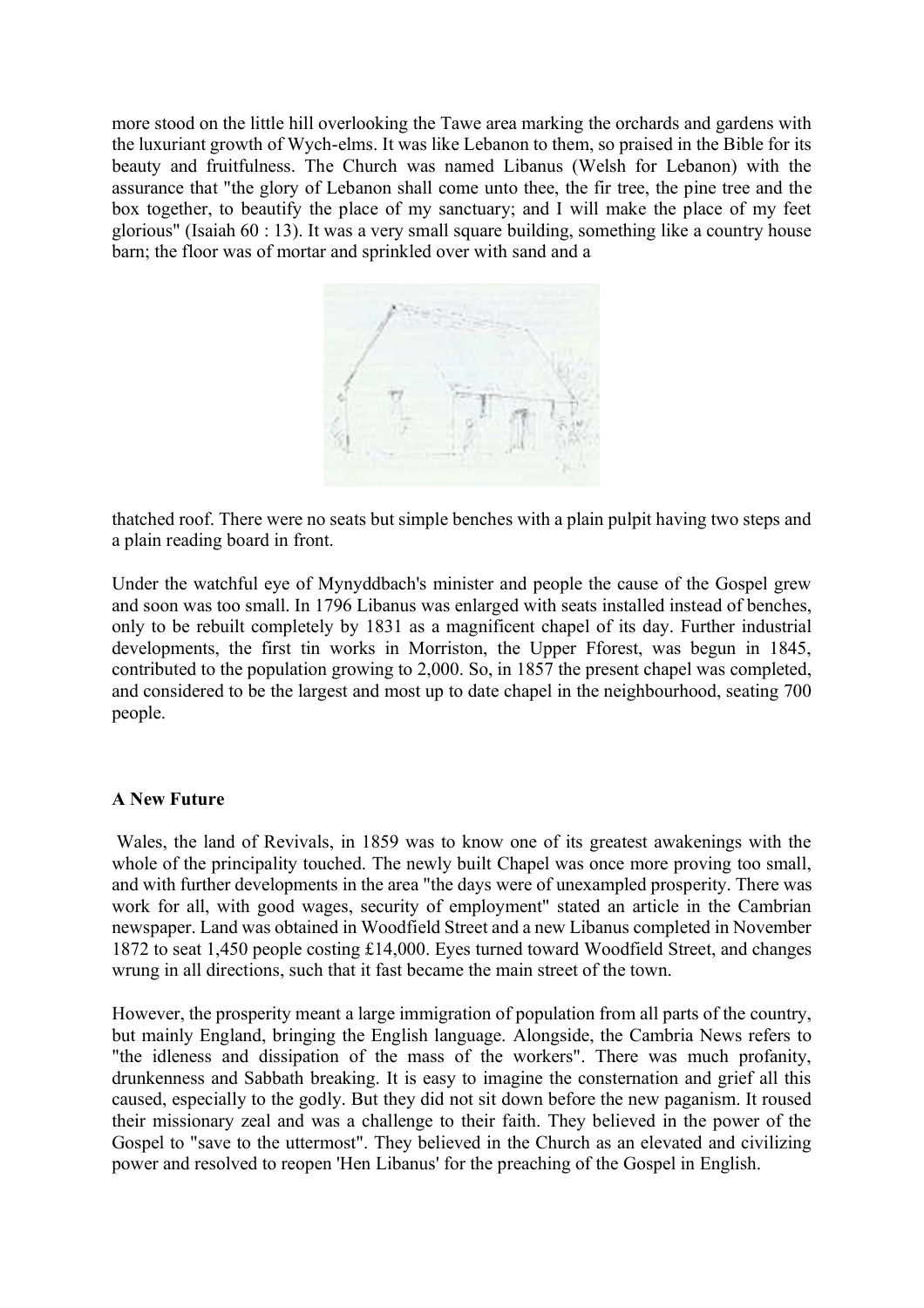

#### **The Year 1857**

The names of Dr. Rees, minister of Ebenezer Church, Swansea and Rev. W. Emlyn Jones figure much at this time as pioneers in this forward movement. Such was the inroads on the Welsh language that possibly the language could die out, and the Christian faith with it. At strategic points in Swansea, English Churches were founded, and it helped that Rev. Ernlyn Jones was "Home Mission Secretary for Wales" on behalf of the Congregational Union of England and Wales. A canvas of the English speaking people of the district was taken and such was the response that on 18th May 1873 Libanus was launched on a new future with "Tabernacl" the name given to the new Woodfield Street Church.

The Cambrian reports under the heading "Old Libanus Church, Morriston". "We understand that since the opening of the splendid new chapel of Libanus (Welsh), arrangements have been made for using the Old Libanus Church as an English Congregational Church and the first service will Lake place on Sunday evening next. Morriston is rapidly increasing in population and the large works are drawing together a great number of English workmen. The opening of another English place of worship is a boon, which many will doubtless appreciate".

Libanus was once more under the watchfulness of another congregation with the Rev. Emlyn Jones their minister who had now moved to the Tabernacl, conducting the 5 p.m. Sunday Service in English. This time the oversight was not too be so long, for in a short time two services were held, and the first English Sunday School formed so that it was eventually bought from the Tabernacl trustees for £1,200.

Although trustee appointments did not take place until 1895, they give indication of what strides the Church had made into society in 20 years. They were: William Williams, Maesygwernen Hall (Esquire); John Bernard Gabe. Pentrepoeth House (Physician); George Rowe, Hawthorn Villas (Manager Tin works); Lewis Bishop Lewis, Woodfield Street (Draper); David Evans, Woodfield Street (Ironmonger); Samuel Williams, Crown Street (Ironmonger); William Henry Bowen, Cymrhydyceirw (Chemical Works Manager); David William Evans,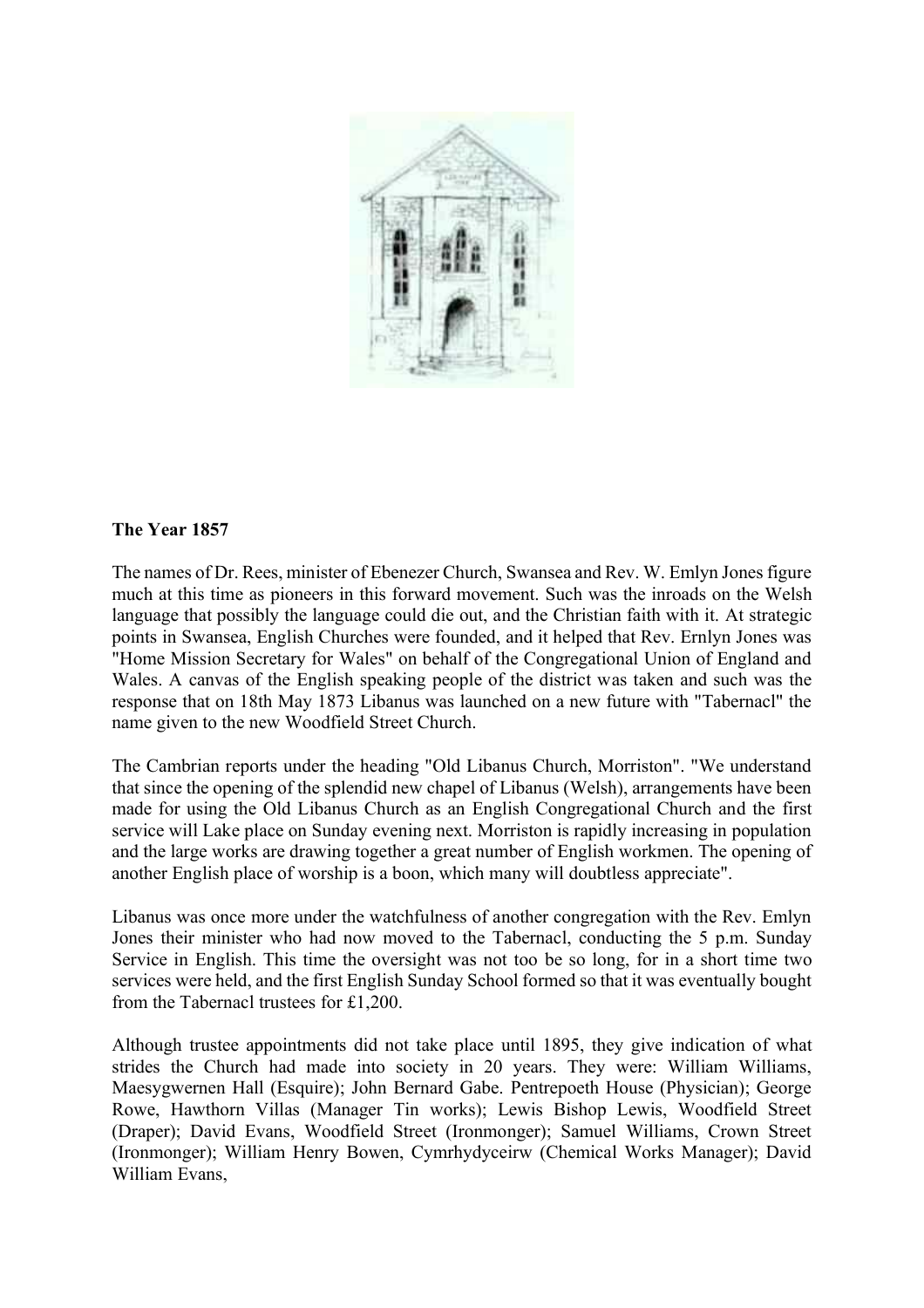Woodfield Street (grocer); Edwin John Bowen, Cwmrhydyceirw (Accountant); John Samuel Rosser, Pentrepoeth House William Lewis, Woodford Villas (Grocer) and John Alexander Deans, Woodfield Street (Assayer)".

# **The 20th Century**

By the beginning of the 20th century, Libanus had established itself as a prosperous English Church, but prior to the 1904/5 Revival the 'New Theology' had begun to grip English Congregationalism taking away much of the evangelical zeal and the authority of the Scriptures. How much the Welsh pulpits were affected is difficult to assess, but God did graciously visit the Principality once more. Evan Roberts visited Morriston in December 1904 only to consider it one of six hard meetings, and it being the hardest of all. He is reported as having accused the people in coming to be entertained, half of them being asleep, and, needing all to pray and accept Christ, However, further accounts suggested that Morriston, although having escaped the revival meeting was soon ablaze. "The Spirit was long in coming, but it has set in now in earnest", was one report. How the Ministers of the Morriston area reacted is difficult to clarify. They were all present at the United Prayer Meeting at Tabernacl and may well have been fired themselves by the Revival. But the daughter of Rev. W. Dyfodwg Davies related that her father was 'not in favour of young people being out late in prayer meetings' and showed some disapproval when she spontaneously stood to pray in one meeting when her father was present.

Returning to events relating to Libanus, obviously, the Church was set on much activity and in 1907 a Schoolroom to accommodate 300 children was completed alongside the Church at a cost of £1,000. Constructed as part of this building was a fully equipped stage, thus leading the Church into first, Biblical oratorios, cantatas and then, concerts of all descriptions. An annex was attached to the Schoolroom for the young children at the cost of £200. The main Church buildings were to receive necessary redecorations and the present organ was installed at a cost of £800 in 1912. In the1930's the frontage of the Church was redesigned, new windows installed and fully redecorated inside and out at a cost of £1,230.



S SUNDAY SUROOL

Two new groups emerged in the Church's life, the Sisterhood and League of Young Worshippers. The Church could be described in 1938 as "well organized, peaceful and prosperous". With the advent of war, the demands and challenges were to prove to be strenuous and the spiritual resources tested and stretched. The prayer life of the Church waned, and although the early years after the war were opportunities for rebuilding true Christian fellowship in the Gospel of Christ, the foundations of the faith had been eroded, convictions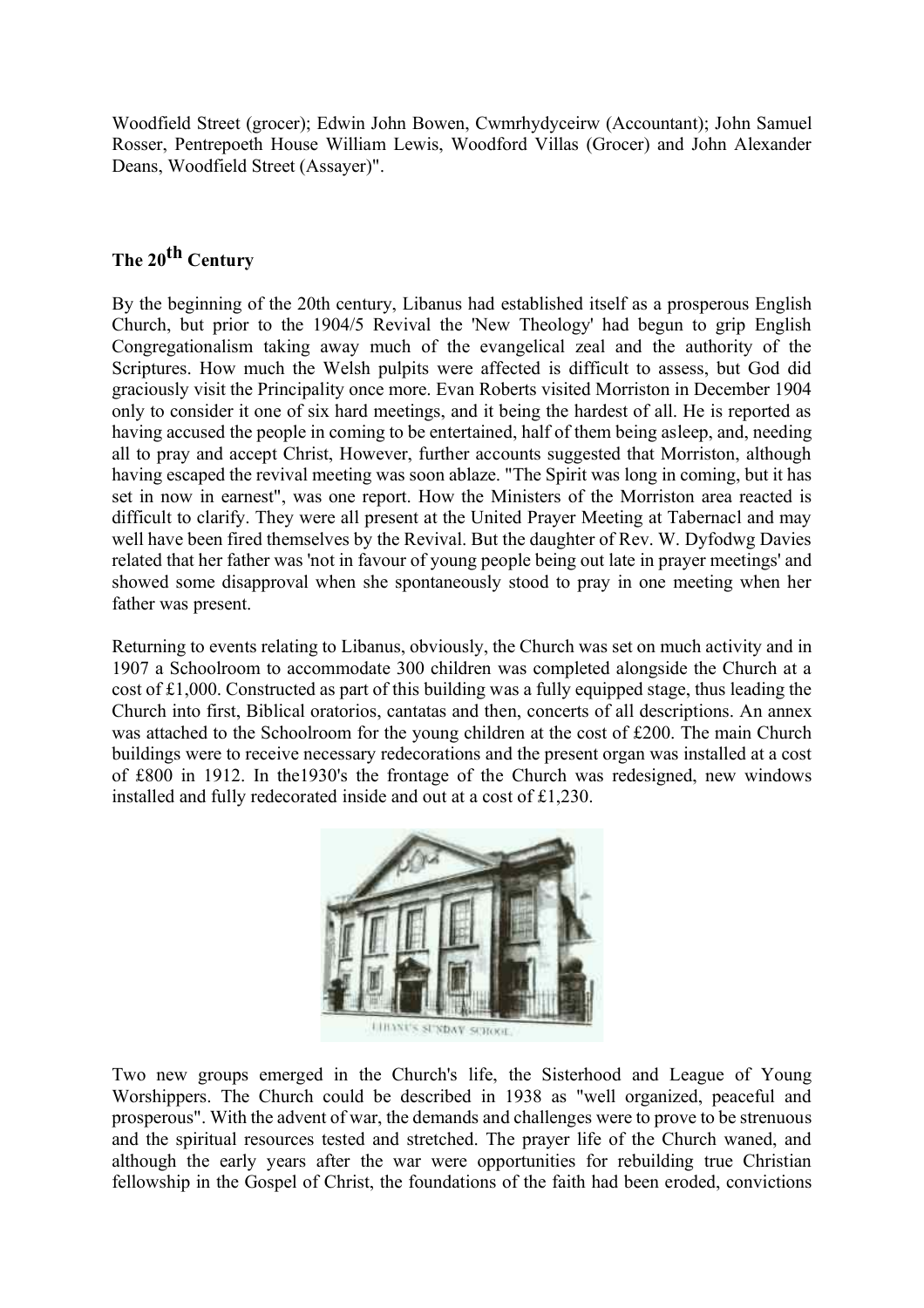were low in velocity and people's minds turned to material comforts. Decline was to be evident in 1950 - 60, no regular ministry, and vision became dimmed and lacking.

However, the 1960's provided a new hope and the preaching and teaching of the Evangelical truths reappeared. The Prayer Meeting was reformed, Children's and Young People's meetings begun, a Young Wives Meeting, and a Men's Fellowship. These were hard days requiring much diligence as disappointment and frustration

often resulted. Eventually, God began to work, touching lives with His grace, and as the Gospel truths were received, new possibilities were born. In 1964 a Manse was purchased for £2,850 at a debt of £2,300 which was eventually cleared in 1973.



In 1966 the Church voted not to agree to the formation of the Congregational Church from the Congregational Union of Churches, and in 1969 it was decided to elect the Diaconate every 5 years. May 1973 saw the celebrating of 100 years of continued witness as an English Church with services unforgettable with Dr. D.M. Lloyd-Jones, London; Rev. and Mrs. Vernon Higham, Cardiff; Rev. Luther Rees, Llansamlet and Rev. Derek Swann of Middlesex. Lives were awakened, new contacts made such that the Church still small in membership were led to put the buildings in good order. Work began in September 1973 on the damp-ridden Schoolroom with plans drawn up by an architect, (brother-in-law to the Minister) to rebuild and redesign entirely.

The men folk rallied to this task until February 15th. 1976 saw its re-opening with a Service of Thanks-giving when the preacher was again Dr. D.M. Lloyd-Jones of London. The men were helped greatly by employing a plasterer, roofing contractor and flooring contractor. The cost incurred was £5,500 which was all met from the offerings of the people.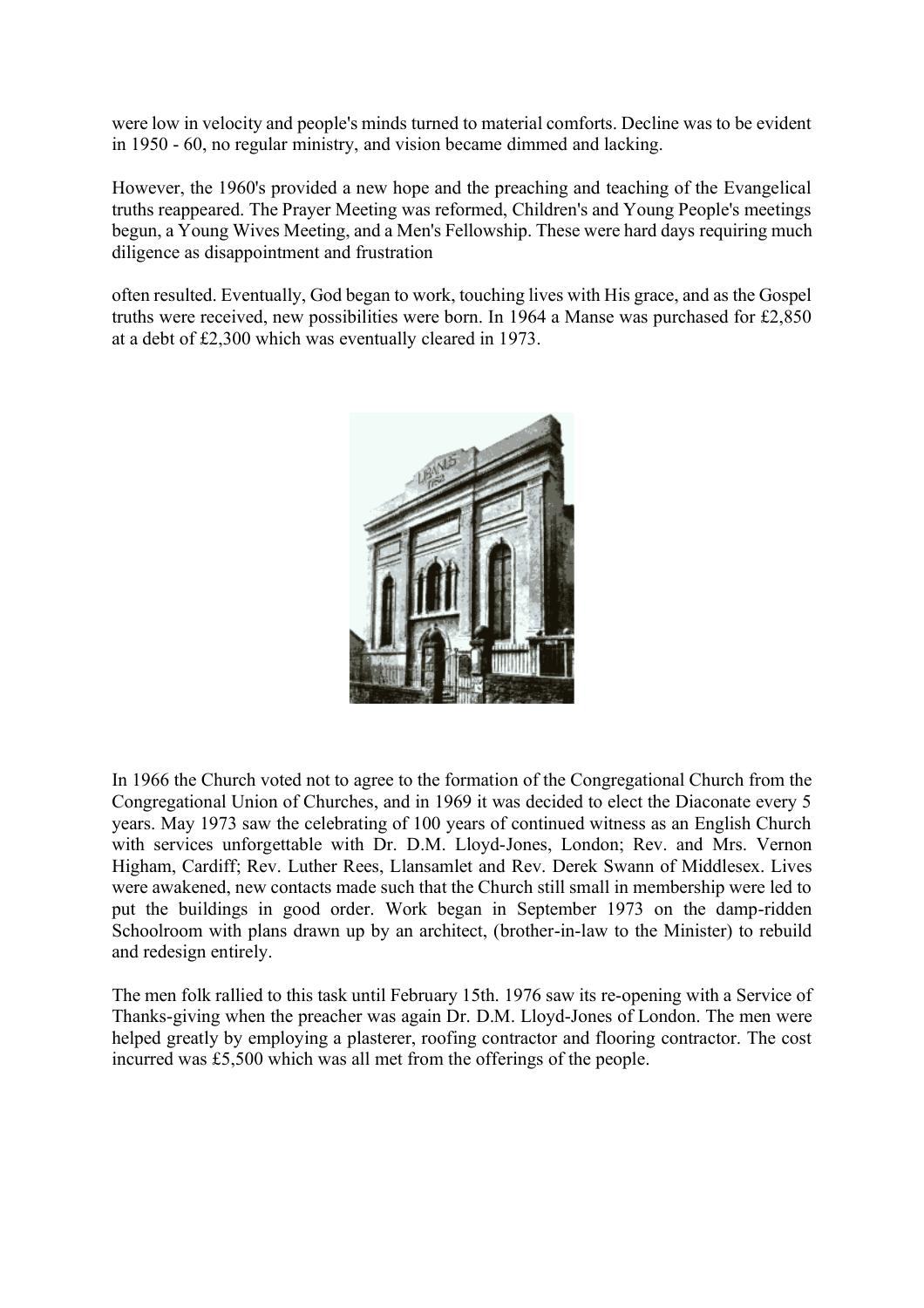

The Church building was next in the scheme, with its reroofing, new windows, redecoration and redesign of the frontage to counter the damp. Heritage year, 1976, brought a gift of £2,000 from the Swansea Council who were not inclined to the frontage alteration. However, in December 1981, after much discussion and applications, agreement was reached. The work coincides with the 200 years celebration, and hopefully is the final chapter in the scheme to put the House of God in order. Apart from this scheme, the Manse was also extended at a cost of £7,000 in 1978 to provide better facilities for its minister.

All this work, together with the retrieving of the spiritual condition has been time consuming, exhausting and inhibiting. One feels that much could have been avoided if the Church had not waned into spiritual lassitude and neglect. The Church is still small in membership (about 70), but the response, giving and support has been tremendously honouring to God. Along with these demands however, the Church began to raise her missionary involvement and has been tithing her weekly offerings since 1975. Concern to evangelise each age group saw in November 1977 the first of the Saturday monthly gatherings for Senior Citizens. She also was led to look to the new Wimpey Housing Estate near Morriston Hospital, and in January 1979 commenced a Sunday morning Sunday School in the Glyncollen Junior School.

Compared with her provisions and her early history, there is plenty of room for expansion and growth, but her eye is open to the future with the clear sounding Gospel as her founders had. Also ringing in her cars is the Scripture promise, "the glory of Lebanon shall come unto thee... and I will make the place of my feet glorious". When further history will be written, may it be that the fire of the Lord fell again on this faithful company and that Morriston once more will have known that "the Lord He is God, the Lord He is God".

#### **The Ministry**

The work and witness of a local Church is inevitably linked with its minister and officers, and Libanus is no exception as she has been led through the years.

#### **As a Welsh Chapel**

Under the careful oversight of Mynyddbach Chapel, Libanus was nurtured and established for 13 years by Rev. Lewis Rees. He was undoubtedly a man solidly based on the Scriptures and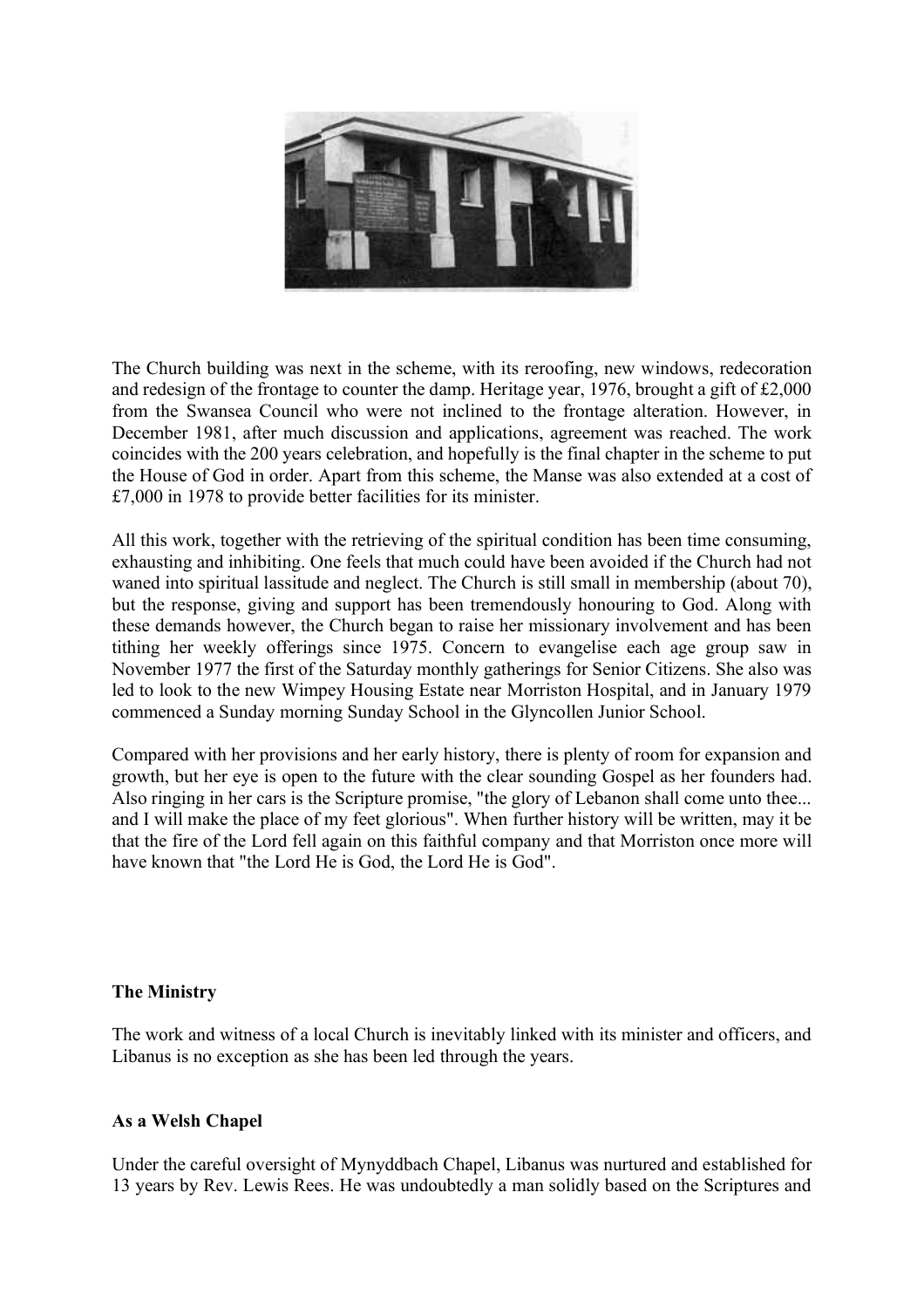the only true Gospel. In 1795 Mr.Daniel Davies of Llangeler was received on the retirement of Mr.Rees. It is worth noting that in a short time Mr.Davies saw a group of about 15-20 people leave because they were in favour of Mr.John Davies, Llansamlet, as "helper" to his father-inlaw Rev.Lewis Rees, becoming minister. The arrival of Mr.David Davies was greeted with such respect that the group saw this as disrespect for Mr.John Davies. On the death of Rev Lewis Rees relations became such that they left and set up services in the home of Mr.Evan Rees, Morriston, with Mr John Davies, Llansamlet, administering the Sacraments. Hardly any "independant" preacher attended their services, but eventually they were by some Methodists and so joined with the Methodists erecting Philadelphia in 1802.

Under the leadership of Rev.DanieI Evans (1808-29) Libanus prospered and became established. With its rebuilding completed in 1831 as 'a magnificent Chapel' it is not surprising that in 1836 William Hughes of Amlwch became the first minister proper as the Church became seperate from her mother's care. Although he left in 1841 due to some 'impropriety', undaunted the Church in 1845 invited William Morris, takinng care of the Church at Landore also, but only to leave for Birkenhead in 1847. Little is known of their ministries, but undoubtedly it was under Thomas Jones of Swansea (1850-58) that Libanus became know nationally annd the present Chapel built. He exercised a much respected and influential ministry until he left for London in 1858.

Rev. G.Herber Evans came from Brecon College in 1862 to exercise a popular and scholarly ministry untill in 1865 he departed for Caernarfon. During the years of her Independence, Libanus saaw and encouraged men n her ranks and many of excellent calibre are mentioned. Thomas Evans, Williams James, Thomas Richards and John Evans, having many gifts, with the latter of great intellect and a writer of hymns. David Dafydd and Daniel Evans were gifted leader in the Church and Youth Prayer Meetings, whilst Richard Richards, Joseph R. Lewis, W.M.Davies and Joseph Joseph all trained for the ministry.

It was in 1869 that Libanus looked to W. Emlyn Jones with the powerful preaching of the Gospel, and it was at this time that a fine new building, double in size, was built in Woodfield Street, Morriston. Libanus was steered on a new course as well, as he served in the dual capacity of Minister of both the old and new, Welsh and English Congregations. He continued as Minister of Tabernacl until 1914, and obviously his presence and influence was a great inspiration to all.



**As an English Church**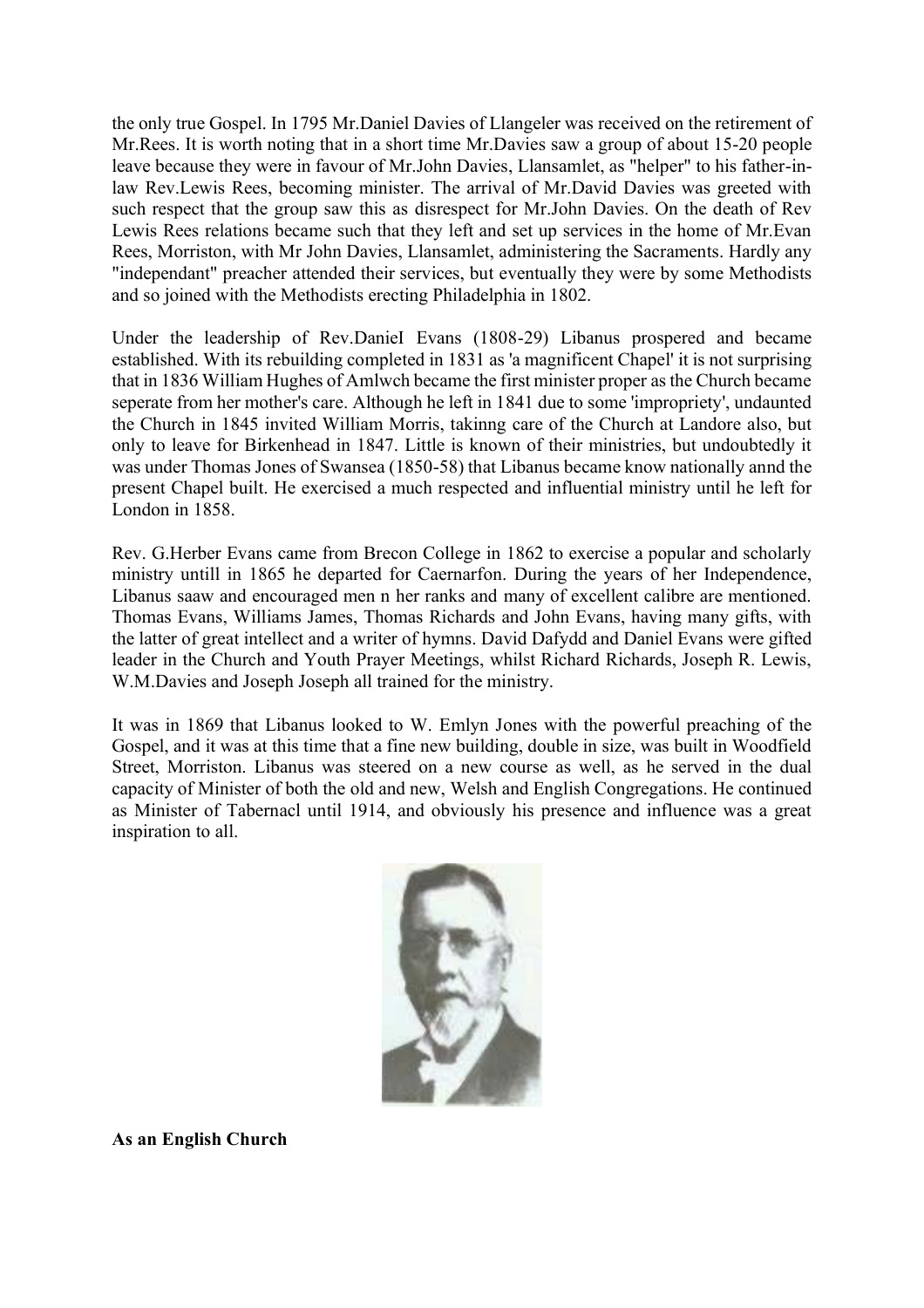Once more Libanus was to be independent, and in 1874 had its first English Minister in Rev. David Miles Jenkins only to leave for Park Road Welsh Church, Liverpool two years later. However, during his time at Morriston he became a great force for religion and righteousness, and he developed into one of the most popular preachers of the day. He was in demand as a 'Gymanfa preacher', and received every honour Welsh Congregationalism had to offer, being one of the founder members of the Congregational Union of Wales. He was a great theologian, modern in outlook and quite familiar with the latest developments in philosophy and science. Two of his sons became English Ministers and figured prominently, namely Rcvs.S.R.Jenkins and W.Griffith Jenkins.

Rev. Benjamin Phillips came from Brecon College to Libanus in 1877 as a young man of 22 with much expectancy. His ministry was very prosperous and full of promise only to be cut short by pneumonia in the summer of 1880. His ability as a preacher is shown by the approaches that other Churches made to him. His widow married Mr. Williams, Maesywernen Hall and continued to work well in the Church, especially remembering the poor every year.



In 1881 Rev.Cynon Lewis settled as minister and soon impressed the Church as an able preacher and faithful Pastor. Under his tender and fostering care the Church greatly prospered until in 1888 he accepted the invitation to the pastorate of Stockwell Road, London. His son Mr.D.Stanley Lewis, a Bank Manager at Neath related "my own vivid recollections of his life and ministry arc these, that consistently throughout he was definitely Evangelical in doctrine and spirit, and was keen in all his advocacy of Peace, Temperance and Anti-Gambling. He was particularly active in service with and for young people and children".

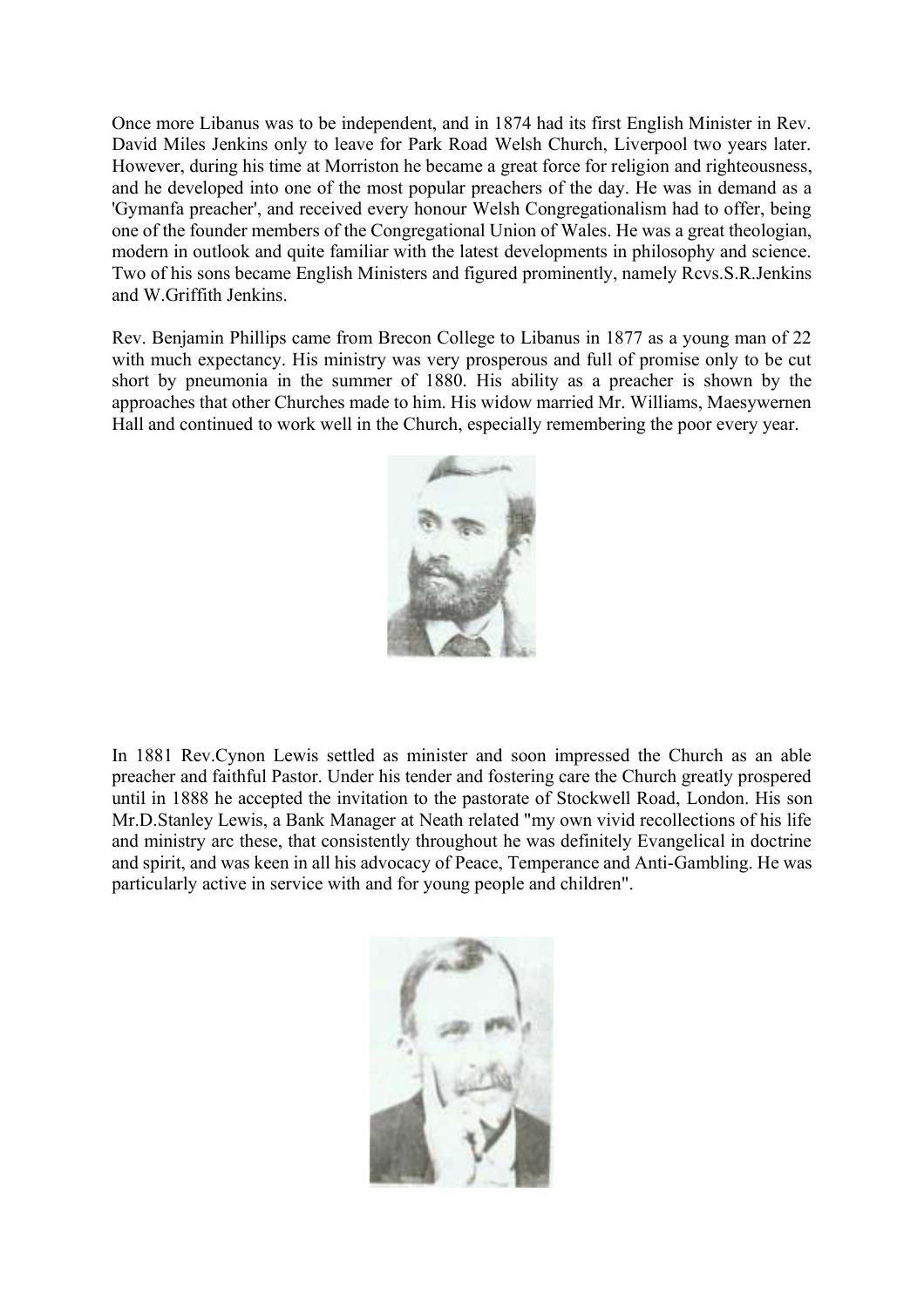Short ministries seemed to be the pattern of day, but when the Church looked to W.Dyfowg Davies on comp- leting his course at New College, London in the summer of 1888 this was to change. He was to engage upon the longest ministry known in Libanus' history, until his death in 1928 from pneumonia. He was a native of the Rhondda and for some years had served as a teacher under the Rhondda School Board until he felt 'called' to preach the Gospel and entered the Pontypridd Academy for preparatory training, and then to New College. The impression was that he was a forceful and instruct-ive preacher and a friend to all. He gathered around him a prosperous Church crowded with worshippers, a feature being the 'family pew' with one family requiring 13 sittings!



A guild for young people flourished for many years which touched them religiously, educationally and socially. A large and active 'Society of the Good Templars' was founded, and many attributed their temperance principles to it. Many were the achievements under his direction as mentioned in the history, but he also exercised a wider ministry serving as a member of the Swansea School Board and Chairman of the South Wales Congregational Union.

Under his guidance young men offered themselves for the ministry who were: Rev.Caradog Morgan, John Morgan and Joseph Morgan (brothers all settling in the U.S.A.); Benjamin Harris (U.S.A.); T.W.Mason (Norfolk); Joseph James (Borne-mouth); Selwyn Davies (Stockport); and W.J.B.martin (London and U.S.A.). Obviously he wielded great influence and a commemorative tablet is in the Church.

After two years it was the Rev.Harold Davies who came from a pastorate at Gloucester to commence his ministry at Libanus on 1st. October 1929. He was a man of fine character and all-round ability and his manly Christianity and optimism made their impact upon the life of the Church. Many things were attended to, both materially and spiritually, the buildings were seen to and new meetings formed. He is described as " an eloquent and vital preacher, and whilst broadly evangelical is also modern in the best sense, and was a big appeal to thinking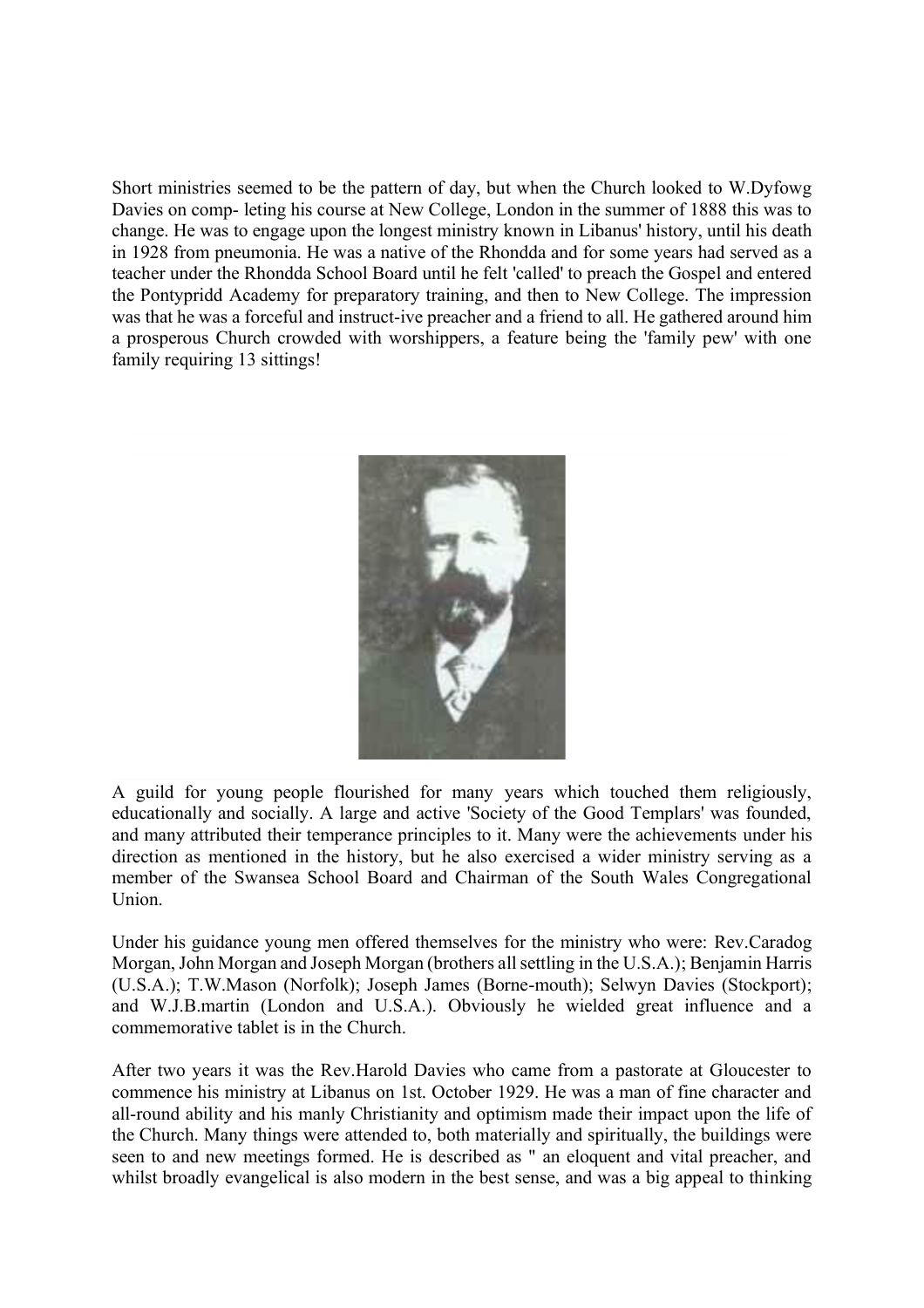people". He was well blessed, it seems, with statesmanship and tact with much winsomeness and social effectiveness. His ministry contin-ued until his retirement on 26th. June, 1938 when he preached on Acts Chapter 20 verses 26- 27.

With the outbreak of war in September, 1939, it was a bold step to call Rev. H. Haydn Jones of Blaenavon in 1940. His task was to comfort and help in difficult times, and to rebuild in the proceeding years. American soldiers were accommodated in the Schoolroom and constructed the kitchen, but introduced entertainment in the evenings for many. With their departure and the return of many young people from the war, entertainment became the popular trend with a Youth Club figuring prominently.



Difficulties were inevitable, and Mr. Jones left in 1950 for the Church at Whitland. Days were difficult with people getting back on their feet, many were becoming satisfied with material things.

The Church seemed to be stripped of its essentials and little 'fire' of the Gospel as the power of God to save the to the uttermost remained. However, they were days of opportunity and in 1952 Rev Norman Caughley of West Cross was looked to with his Irish fervour and powerful preaching of redemption from Hell by the blood of Christ. Sadly the ministry only lasted one year and although some lives were touched by saving grace, the Church rocked on its heels and the future looked bleak.

#### **Recent History**

Libanus continued until 1961 seeing further decline and little prospect of a Minister, until they invited a student of Memorial College (now having moved to Swansea from Brecon) for a summer pastorate. Such was the experiment and the sincere zealous evangelical preaching that he was extended the 'call' to the Church when his college course ended. So Neville F. Rees commenced as Minister on 1st.July, 1962 and is still with us. The task was hard and difficult, things had run down everywhere, but he committed himself to lay the foundations of the true Biblical Christianity. This inevitably led to discussion, opposition, resignations, as well as heartache, tears and patience.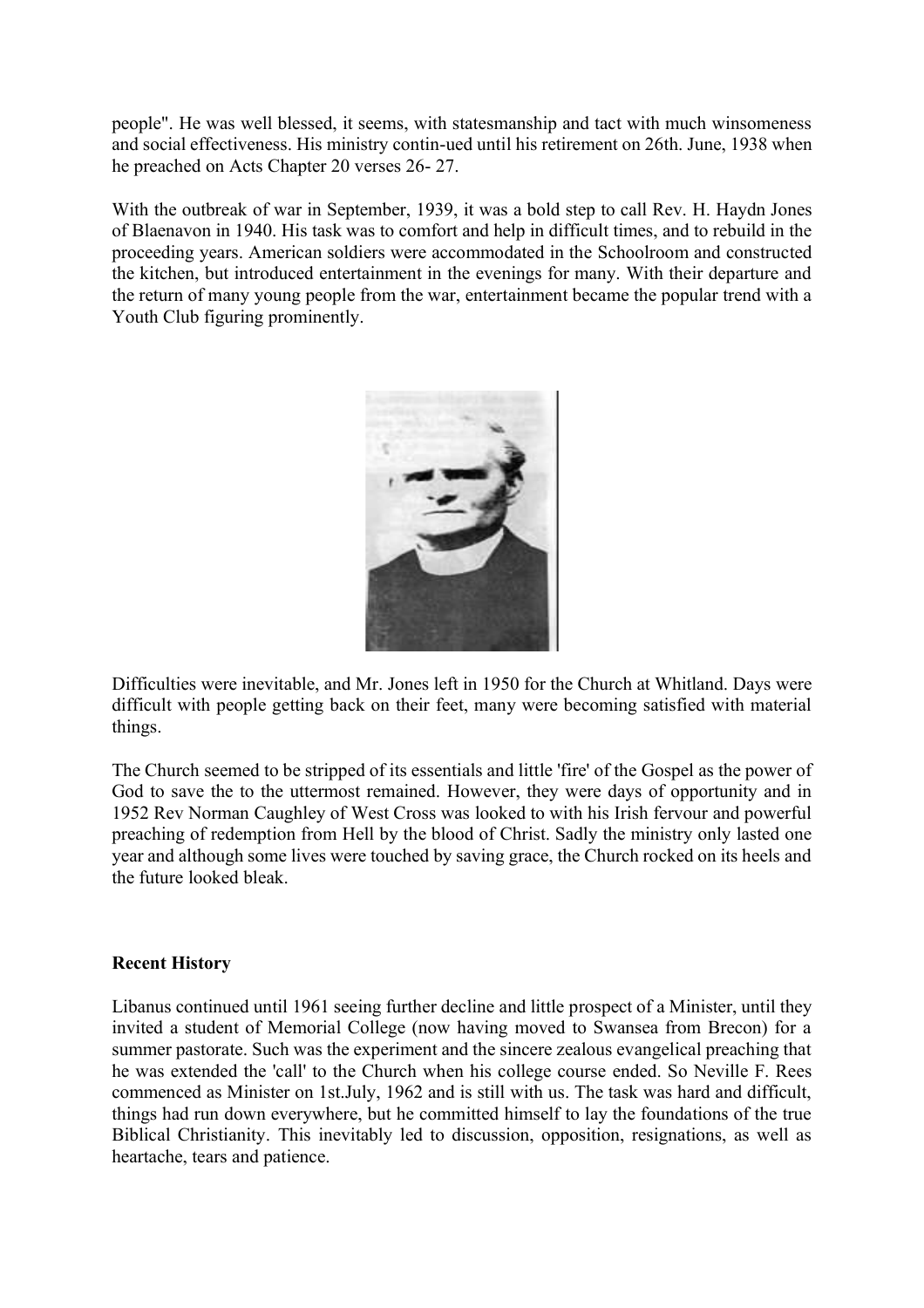

Slowly God began to work, some people professed conversion, the Sunday School teaching became Bible based and put into the hands of young believers. These grew in grace, and brought contacts to the services. No one can fully appreciate all that has gone on in these 20 years. Mr. Rees reports himself that there were scarcely two or three people who knew the truth of what he preached, others nodded approvingly or made little response, some spoke out against the truth. It was like a mission field.

This ministry has brought Libanus back to its early beginnings and vision. The Bible has been established as the sole authority, and the Gospel of Jesus Christ exalted. We thank God that in His grace "a gathered company of the redeemed of the Lord' now constitute the Church with the right spiritual emphasis. However, looking to the future, much remains to he done to establish the faith, and to reach out with the Gospel to meet the challenge of this new period. It is our prayer that the future ministry will be owned of God to build up His people and to direct many sinners into the way of everlasting life.

After 40 years in the ministry, God had new times for the life of church. As Mr. Neville Rees decided to go into retirement. This sparked a new search for a shepherd to guide his people at Libanus. During the five-year search for a new man. The Church was refurbished and given a new lease of life, connecting the main building to the school room, as well as updating the building. This period the church temporarily moved to Morriston Primary School; this united the church in its cause to be united in Christ. In 2007, the church called Stuart Dainty, to the Pastorate, along with His wife and two children. God is continuing to work in the area, but the story will never stop, until Christ Returns.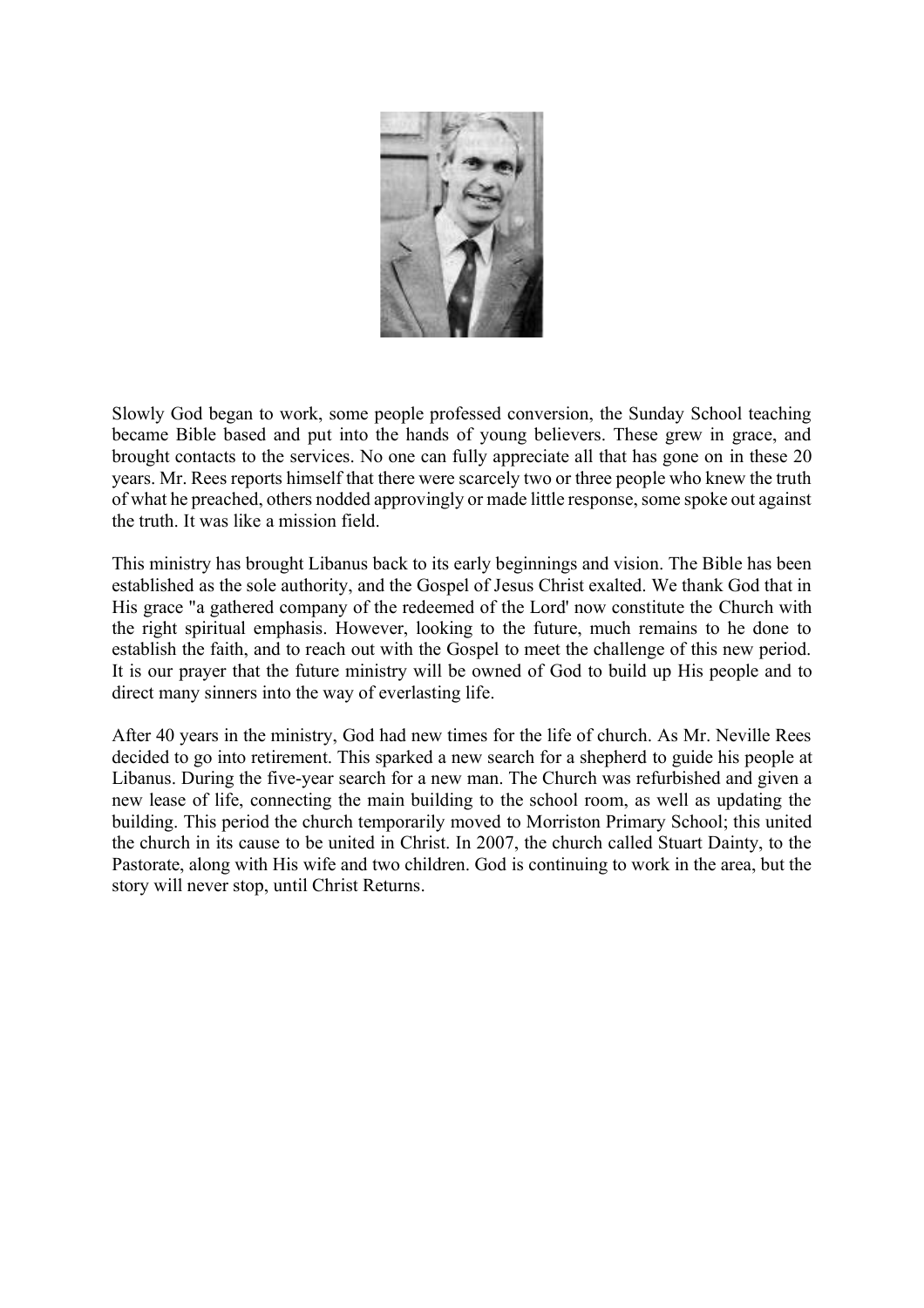#### **Faith and Practice**

What were the first Christians like at Libanus, what motivated them, and what did they believe and practise? An examination of certain fragments enable us to see that they had a clear and single view of the Christian faith, a great concern for the unity of fellowship of the Gospel, a high view of behaviour, and were fired by the Holy Spirit.

Thomas Rees supplies us with the Covenant compiled by Lewis Davies of Tirdwncyn in 1700, revised by Samuel Jones and Lewis Rees with the approval of the congregation in 1759. It is obvious that the Morriston people adopted the Covenant in 1782. It reads as follows:-

We the undersigned people take the only true God with all our hearts, to be our God and our only hope, and the Lord Jesus as our Saviour and Salvation, and, we take the Holy Spirit as 'Sanctifier', and the teaching revealed by Him - that was sealed by His miracles and is now contained in the Holy Scriptures, in God's law - as the way for our faith and life. By genuinely repenting of all our sins, we intend through the grace of God to give true obedience to Him by endeavouring to be holy towards God and righteous towards men, and having the aforesaid love towards all God's people. We intend to keep communion with them against all the tribulations of the Devil, the world and our own flesh unto death.

We also agree with all our hearts to be and to continue to be members of the Church of Jesus Christ which meets at Tirdwncyn and over which our brother Lewis Rees is the shepherd and superintendent. We intend through the grace of God to listen intently to his teaching and the directives of his ministry; and, we promise to follow his Church rule according to God's Word. We intend to keep the aforesaid communion with this Church in every respect of the worship of God and to subject ourselves to the strictness of our fellow members, so that through this way we may be elevated in knowledge and holiness, and therefore be more fitting to continue our obedience to Christ and the good of the Church so that we will in this and everything else glorify God. Amen.

We need not emphasise that this Covenant was not entertained lightly, but with all seriousness and conviction, and they endeavoured to fully implement it in the way that the Church functioned. When Mynyddbach was built in 1762, the whole district worshipped on the Lord's Day morning, buy met in circles (vicinities) in the evening and the weekdays to read the Scriptures, and prayer, to recount sermons and encourage one another in the faith. According to Thomas Rees, there were ten Evangelical Rules for Church life that they followed.

#### **RULE 1: Concerning the life and Evangelical behaviour of our members**

Be diligent in observing each other's ways and attitudes, ensuring that you do not offend neither Jew, nor Gentile, nor the Church of God (1 Cor. 10, v.31-33); and in all things answerable to the commandments of Christ and the glory of the Gospel (Phil. lv.27; Heb. 12v.14,15;1 Peter 1 v. 15, 16.). If any brother or sister sins it is your duty to chastise him/her, but with love (Gal.6v.1; Matt.18 v.15; Levit. 19 v.17; 2 Thess.3 v.15; James 5 v.19,20). But if the chastisement is not heeded and the sinner persists, it is your duty to take one or two with you to chastise him again until he repents, but if this is of no avail, you must then tell the Church (Matt.18v.17).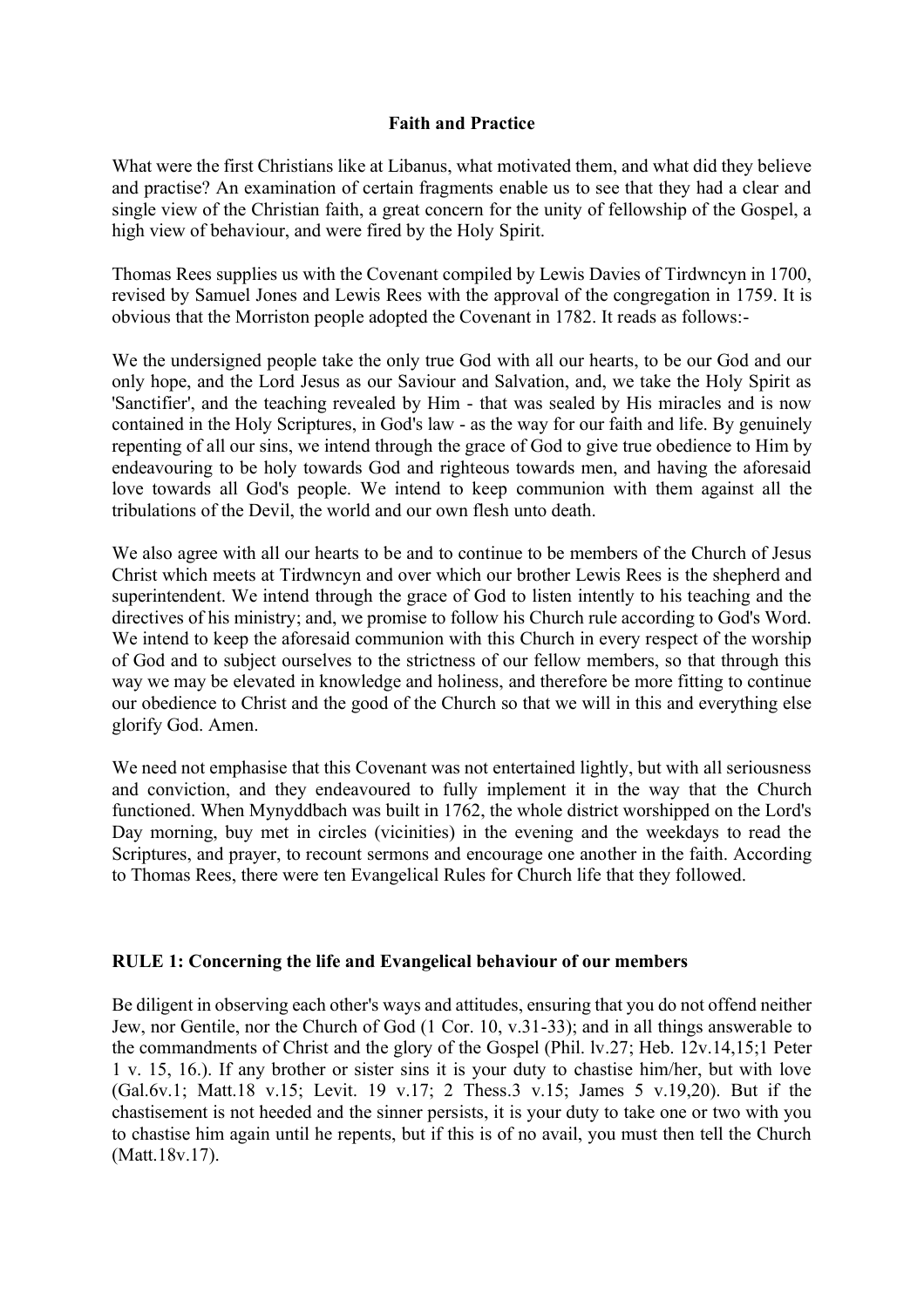# **RULE 2: Concerning the unity of the Church.**

You must work diligently and use all your strength to support and maintain the unity of the Church ( 1 1 Cor.v.10; Phil.2v. 13; 2 Cor. 13 v.11; Acts 4v.32; Ephes. 6 v.3), and to this purpose you should be watchful, and carefully keep the 'cause' from being harmed, and, beware of those who cause dissension in the Church (Rom. 16 v.17)

Beware of the sweet talk of the false teachers who hold heretical beliefs and who err against all true teachings (Acts 20 v.29; 1 Tim 6 v.3; Rev.2 v.14,15).

Should a member in any way be tempted by one of these heretics, it is our duty to plead with him/her, using every effort to prevent him from breaking his Covenant with the Church, of which he has become a member according to Ephesians, 4 v.16. If this task is too difficult for you yourself, your duty is to take another brother with you, to advise him/her. If that does not work you duty is to inform the Church of the person's troubles and then the Church should do its duty by him/her.

# **RULE 3: Concerning the worship of God in His Church**

- i. Look at every member very carefully in case anyone within your sight (vicinity circle) is neglecting his duties in worshipping God in the public meetings that is, when he is praying or listening to the preaching of God's Word or listening to teachings that will lead him astray (Prov.19 v.27; 2 Tim.4 v.34).
- ii. Note also within your circle those who neglect to partake of the Communion Service (Acts 20 v.7; Acts 2 v.42 & 46; 1 Cor.11 v.1; 1 Thess.2v.14).
- iii. Also note if anyone in your circle misses special services for prayer in the Church (Hebs.10v.25;Acts12v.5-12).

# **RULE 4: Concerning the rules and worship of God in the family circle**

- i. Look at the head of each family and see if he is upholding the worship of God in his family, that is, praying with them and reading the Holy Scriptures to them (Acts 10 v.1;Jerem.10 v.25; John 5 v.39; Rev.1 v.3).
- ii. See to it also that they take care, according to God.s Word to teach their children to fear the Lord and to have faith in Him (Ephes.6 v. 4; Deut.6 v. 6,7; Prov.22 v.6; 2 Tim.3 v.15).
- iii. Watch them diligently to see if they are keep-ing the Lord's Day holy, and that they respect it. See that no one in your circle is guilty of allowing their children or relatives to abuse the Lord's Day.

# **RULE 5: Concerning the care of the poor of the Church**

Do your utmost to get to know the members of your circle, especially those who look outwardly to be poor and in obvious need of help from the Church (Deut.15 v.7; 1 John 3 v.17). Go to them personally and discuss with them their plight - make their position known to the Church, encouraging them by using quotations from the Scriptures, to contribute freely to the poor so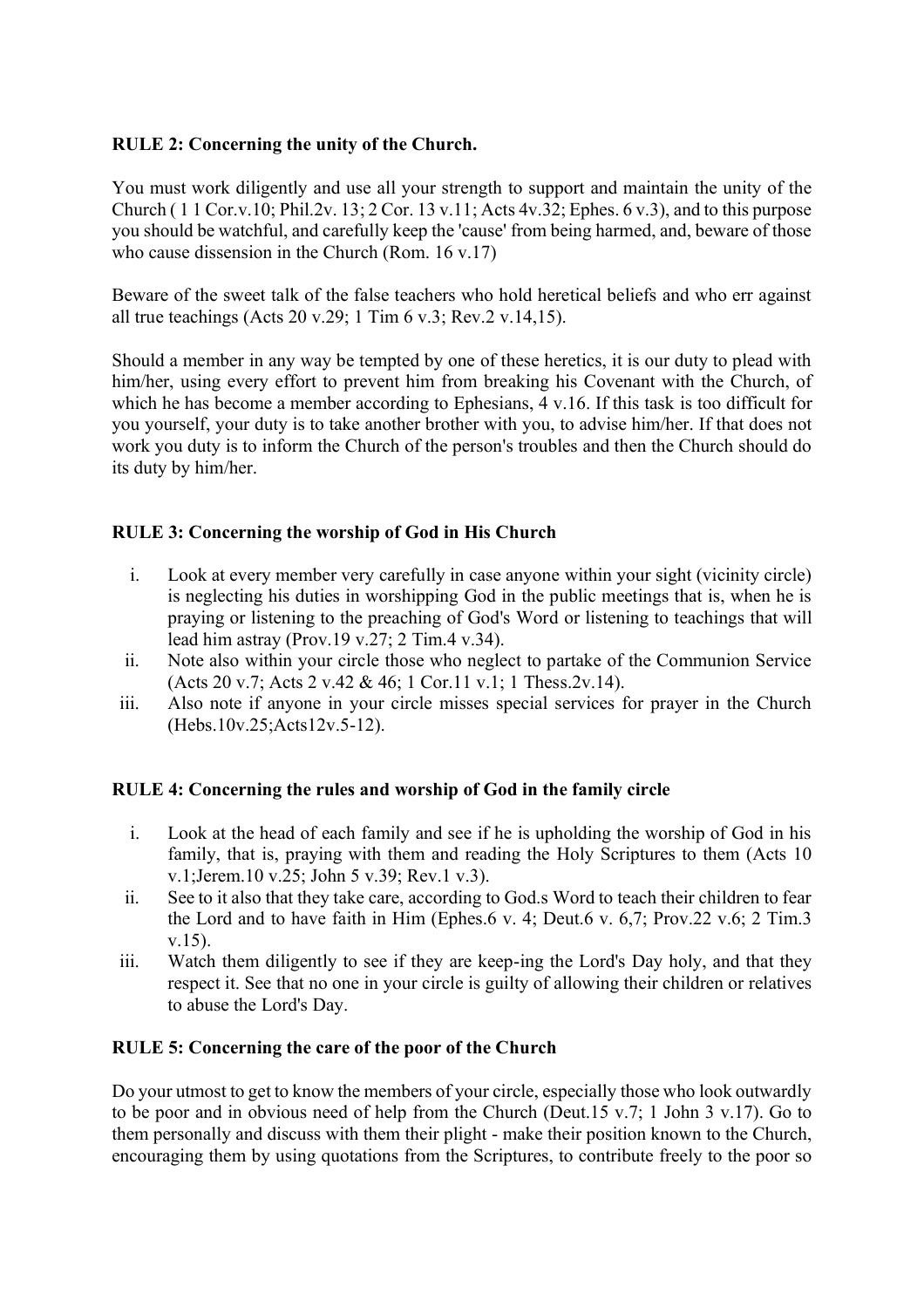that their present needs are fulfilled, thereby relieving some of their burden in the day of their trouble (Gal.6 v.2; Hebs.13 v.3).

#### **RULE 6: Concerning our own spiritual needs and tribulations**

Ask yourself about another's tribulations, so that you can help each other, as Christians should (Acts 12 v.5). It is a corrupt member who does nor sympathise with another's misfortune (2 Cor.11 v.29).

If one member is cast down - whose soul is disturbed -who is without hope, your duty is to support him according to your ability and knowledge, and to comfort and console him (1 Thess.5 v.14). Pray with him also, inform the Church of his condition, so that the Church may pray for him (Acts 12 v.5).

#### **RULE 7: Concerning the work (employment) of our members**

Be a good example of godliness to your fellow members (Matt.5 v.16). You must always be industrious in your daily calling (1 Cor.7 v.17). It is your responsibility to see that all the members of your circle have an honest occupation unless, of course, they are old or infirm, because idleness is one of Sodom's sins (Ezekiel 16 v.49). It is better to count such 'idlers' as Citizens of Sodom than to suffer them in the Church, it is against the rule of the Church to suffer them  $(2$  Thess. 3 v.16).

We cannot promise ourselves any comfort by associating with these pretentious unruly types only shame and disgrace in the years of their youth will we know, and they will be a heavy burden in their old age - so it's our responsibility to spot these people in time and to warn them.

# **RULE 8: Concerning the sick and the infirm**

Your duty is to visit the sick and infirm (Job 2 v.11; James 5 v.14; Matt.25 v.36). It is especially your duty to visit those whose inner or external conditions or worries emphasise their tribulations - or whose circumstances make their troubles harder to bear - such as the poor, orphans, widows, strangers, and the like (James 1 v.27). After you yourself have fulfilled your responsibilities towards them you should make their illness and affliction known to the Church, so that the Church may pray for them (James 5 v.14-16).

# **RULE 9: Concerning the spiritual development of each other.**

It is your duty to meet together for the spiritual fortification and development of each other (Jude v.20; Thess. 5 v.11; Malachi 3 v.16; Ephesians 4 v.16). For this purpose, the most suitable time is after the Sabbath services and everyone within your circle should:-

i. Call upon the name of the Lord (Matt.18v. 19-20). Read God's Word (Acts 8 v.32). Recount sermons (Hebs.2 v.1).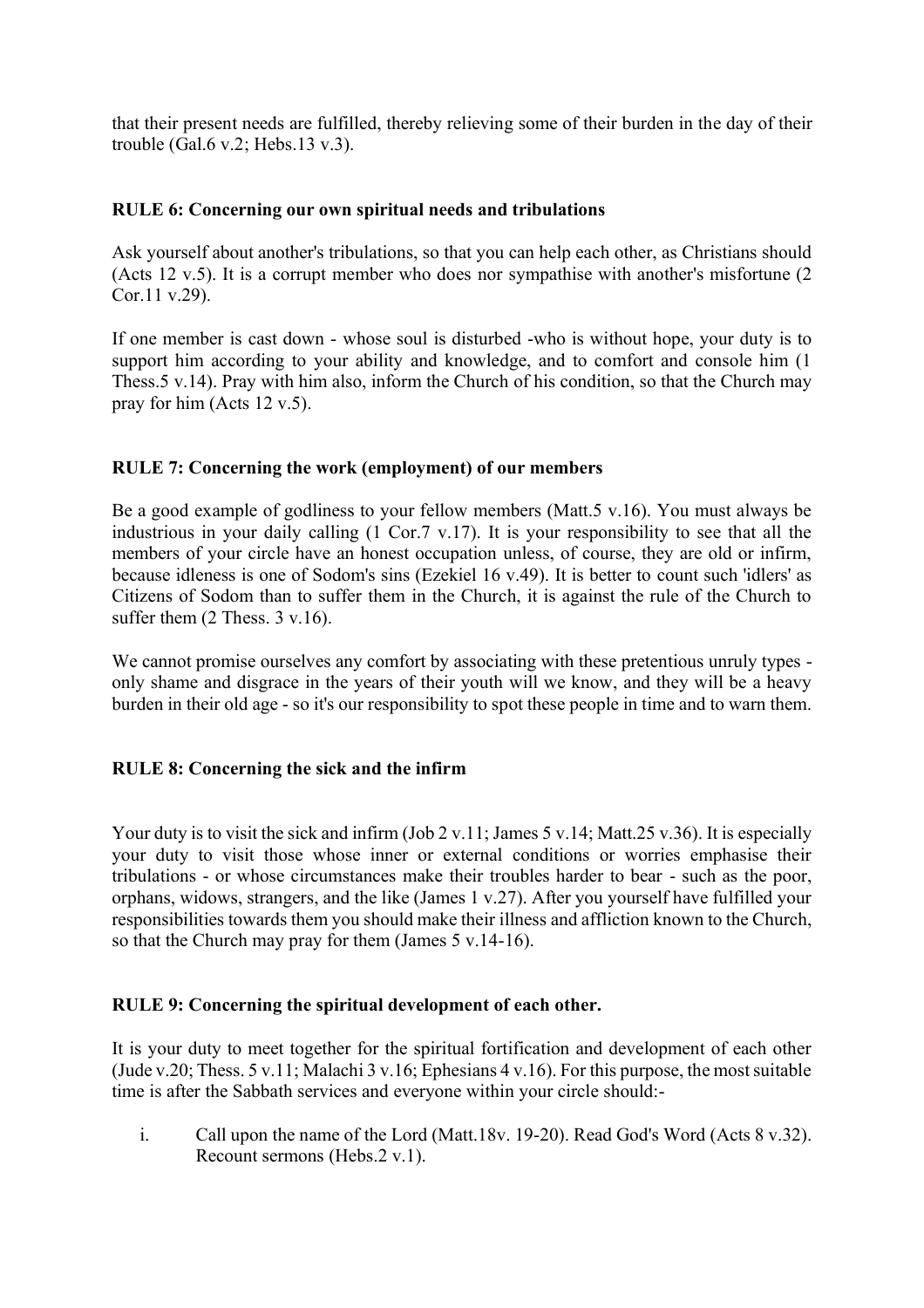- ii. Sing praise to the Lord (1 Cor.14 v.26)
- iii. Teach yourselves from the Scriptures to grow in love, knowledge, experiences, Christian talk, and to use the God-given gifts.
- iv. Everyone should contribute according to his ability, to the spiritual feeling of the service, because our time is short and the days are evil. Let us spend the time left to us, in serving Him who died for us. 0 let us not conform to the ways of the world, nor the ways of the carnal people who live in it!

#### **RULE 10: Concerning marriage**

Every member who proposes the Christian faith should make sure he marries "in the Lord' when God calls him to change his state (1 Cor.7 v.39; Genesis 34 v.14; 2 Cor.6 v.14).

If there is someone in your circle who is going to break this rule - who is talking about marrying a heretic or one who is ungodly or wicked in this life, or who is opposed to religion - then you should warn him of the consequences (Deut.7 v.4; Nehemiah 13 v. 28).

The miscreant should be warned of his misdeed and if this does not appear to work, then you should acquaint the Church of it.

From these rules we can see how that the Church was to function as one body (or family) with each member responsible for each other. There were the minister and the officials, but the whole Church acted towards this grand objective. In fact, to carry out the rules, ten questions were used when either the Church met at 'special' times, or, most likely, in their monthly or quarterly Church meeting, or even weekly in their own circle/ seiat type meeting. The questions were used, obviously, in order that the Church engages in positive prayer.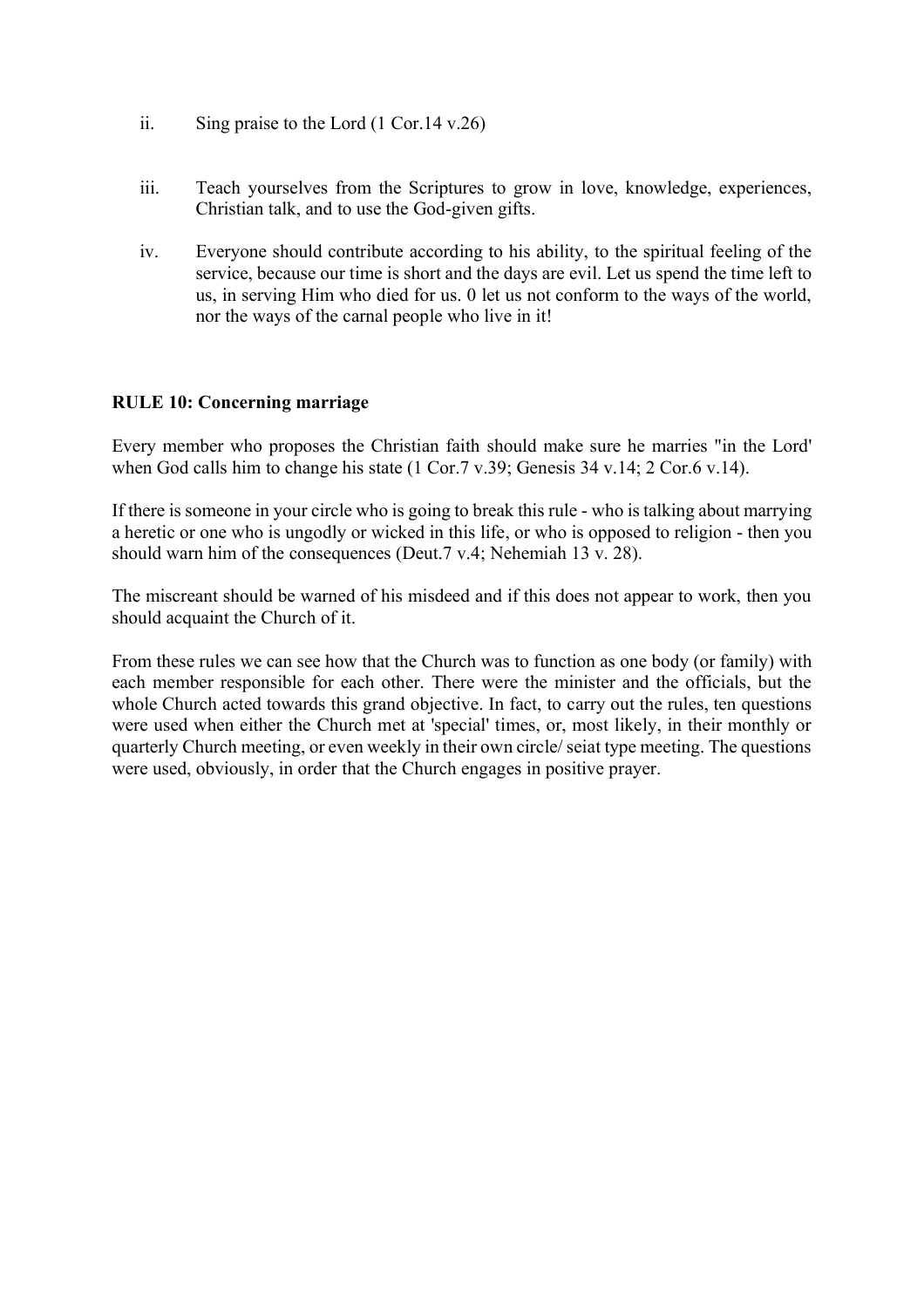# **Ten Questions**

Investigations or questions beneficial to ask Church officials, at special meetings,to find out whom in our midst are neglecting to keep these rules.

1. Do you know if there is anyone in your circle who is living contrary to the Gospel, or delinquent in their lives?

**2.** Do you know of anyone who is uneasy (restless) who is trying to dismate, to separate from the Church, within your circle?

**3.** Do you know of any member who is guilty of neglecting worshipping God in the public assembly or the Lord's Supper, or the special meeting, in your circle?

**4.** Do you know of any member who is the head of the family and who is neglectful of the worship of God in his family or leaves his children without instructing them in the teaching of the Lord, or who does not keep the Sabbath holy?

**5.** Do you know of anyone who is under a cloud or suffering from another unusual calamity within your circle?

**6.** Do you know of anyone who is living a pretentious life -who is an empty talker and idle who is not in our honest calling, in your circle?

**7.** Do you know if any member is poor and who needs help from the Church? Have you talked to him about his condition?

**8.** Do you know if anyone in your circle is ill or afflicted?

**9.** How diligently do you meet to support one another at the end of the Sabbath (the Lord's Day) in fortifying yourself in the faith?

**10.** Do you know if any member is talking about marriage to an ungodly person or one who opposes, religion in your circle?

It is not surprising that from 1700 through the establishing of Libanus to the building of Tabernacle in 1872, the Church was 'kept' in the evangelical foundation outlined, which speaks much of the people's sincerity and favour, but also the effects of wave after wave of religious revivals in Wales during 1735- 1859. The Holy Spirit poured out, with the apostles' doctrine and practice, makes the Church a mighty weapon as seen on the day of Pentecost in Acts Chapter 2.

From the deeds of Tabernacle compiled in 1872 we are able to have a concise statement of faith to answer the question what Gospel was preached and taught then.

The Divine inspiration of the Holy Scriptures of the Old and New Testaments and their Supreme Authority as the Rule of Faith and Practice.